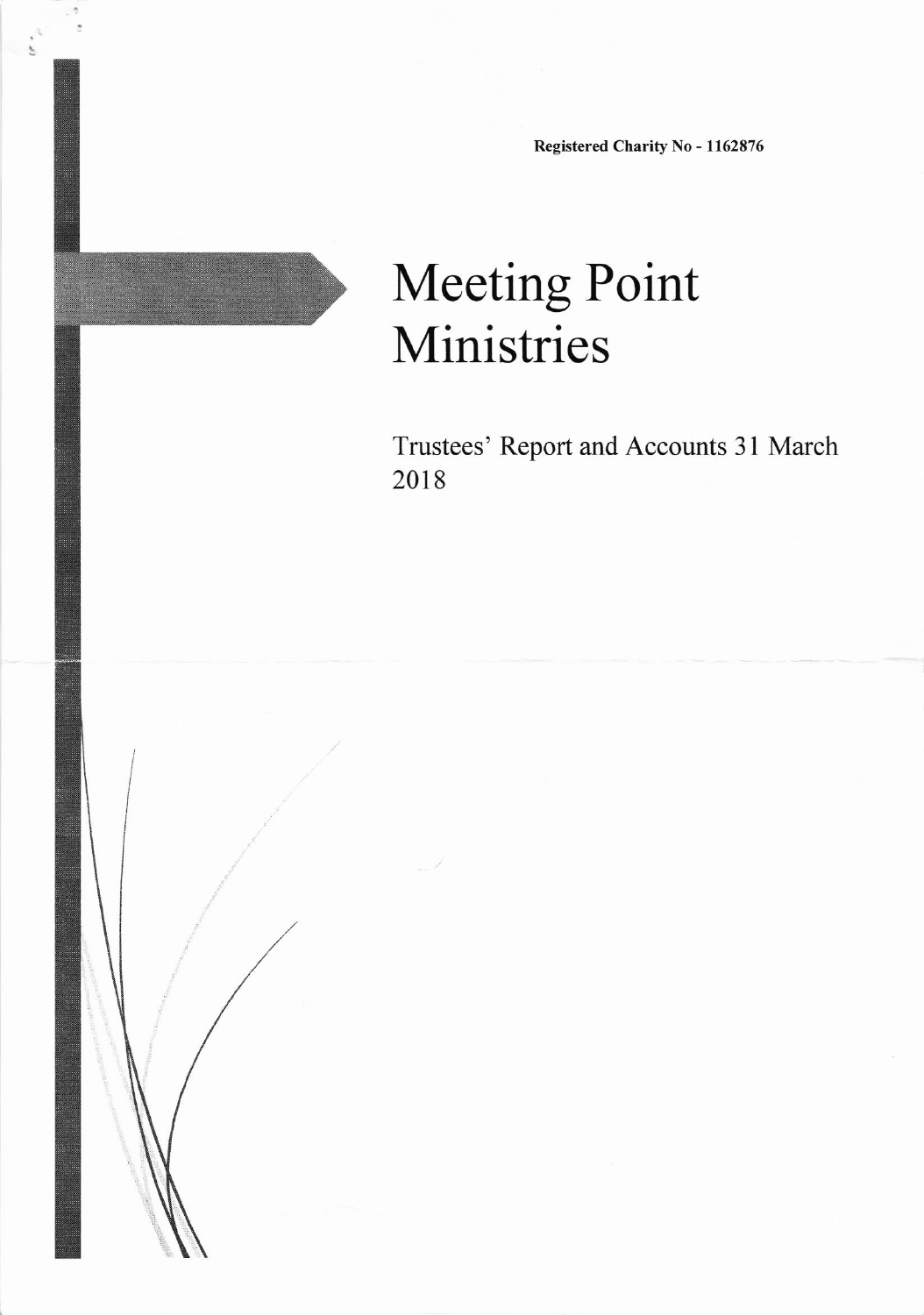| <b>CONTENTS</b>                          | <b>PAGE</b> |                                          |
|------------------------------------------|-------------|------------------------------------------|
| Legal and Administrative Details         | 2           |                                          |
| Trustees' Report                         | 3           |                                          |
| Independent Examiners' Report            |             | a sa santa sa<br>6 Barrison - Espagnisen |
| <b>Statement of Financial Activities</b> | 7           | and the service of                       |
| <b>Balance Sheet</b>                     | 8           |                                          |
| Notes to the Accounts                    | 9           |                                          |

 $\begin{bmatrix} 1 \\ 0 \\ 0 \\ 0 \end{bmatrix}$ 

 $\frac{1}{2}$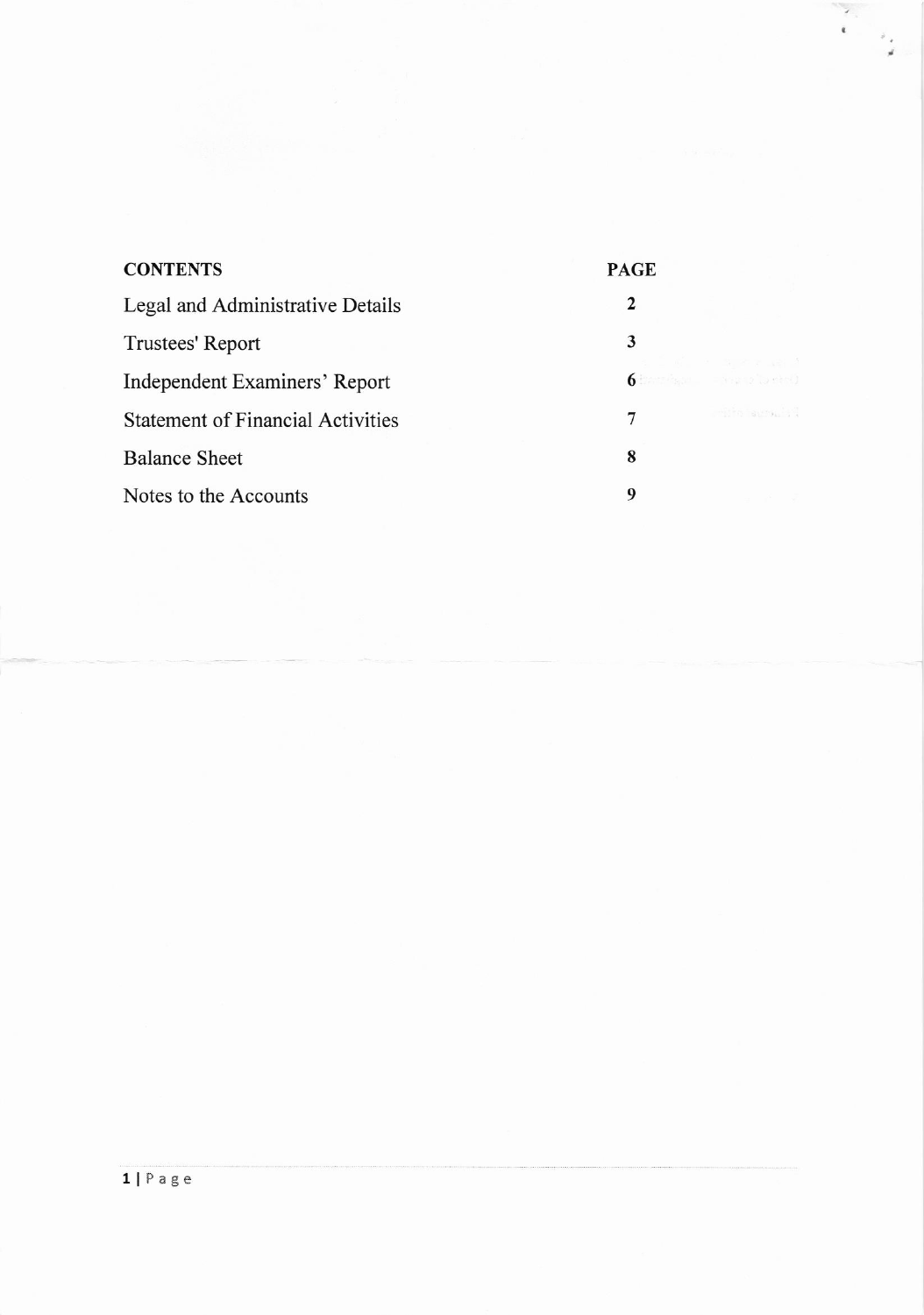## REFERENCE AND ADMINISTRATIVE DETAILS OF THE CHARITY, ITS TRUSTEES AND ADVISERS FOR THE YEAR ENDED 31 MARCH 2018

**Trustees** 

 $\hat{\boldsymbol{s}}$ s

į

**Charity registered Number** Date of charitable registration

Principal office

Secretary

**Independent examiners** 

**Bankers** 

1. Mr Christopher Najair 2. Ms Torna Powell 3. Mr Weston Henry

1162876 28 July 2015

Praise House 145-151 London Road Croyden CR0 2RG

Mr Christopher Najair

Wrichik Majumder (ACCA Finalist) - C/o GoodtoGive

**Barclays Bank PLC**